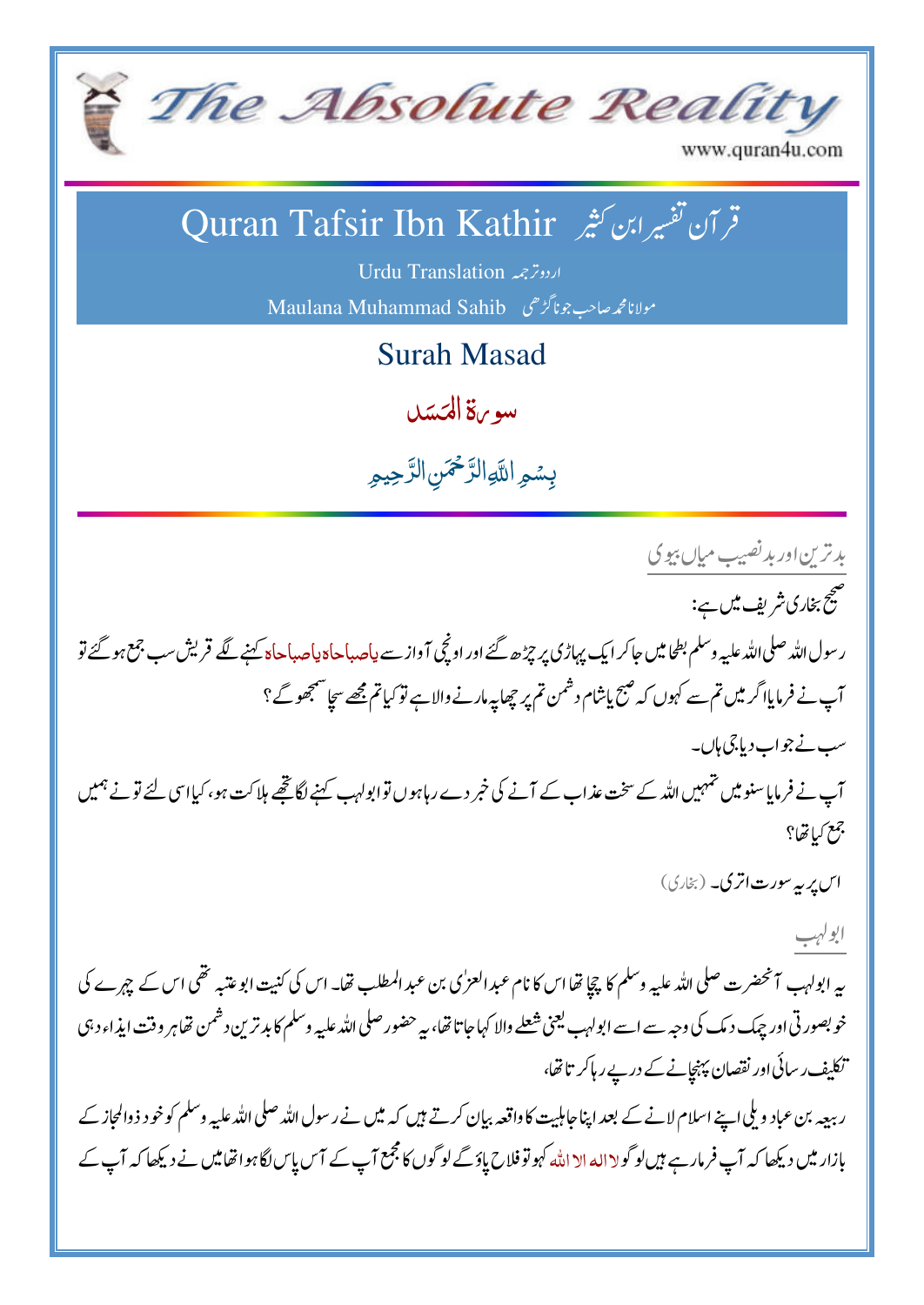| پیچھے ہی ایک گورے چٹے حیکتے چہرے والا تبھینگی آئکھ والا جس کے سر کے بڑے بالوں کے دو مینڈ ھیاں تھیں۔ آیااور کہنے لگالو گو بیہ         |
|--------------------------------------------------------------------------------------------------------------------------------------|
| بے دین ہے، جھوٹا ہے۔                                                                                                                 |
| غرض آپ لوگوں کے مجمع میں جاکر اللہ کی توحید کی دعوت دیتے تھے اور یہ دشمن پیچھپے پیچھپے یہ کہتاہواجار ہاتھا۔ میں نے لوگوں سے پو چھا   |
| ىيەكون ہے؟                                                                                                                           |
| لوگوں نے کہایہ آپ کا چچاابولہب ہے(منداحمہ)                                                                                           |
| ابوالزناد نے راوی حدیث حضرت ربیعہ سے کہا کہ آپ تواس وقت بچہ ہوں گے                                                                   |
| فرمايانهبيں ميں اس وقت خاصى عمر كا نفامشك لا د كر پانى بھر لا ياكر تا نفا،                                                           |
| دوسری روایت میں ہے:                                                                                                                  |
| میں اپنے باپ کے ساتھ تھامیر کی جوان عمر تھی اور میں نے دیکھا کہ رسول اللہ صلی اللہ علیہ وسلم ایک ایک قبیلے کے پاس جاتے اور فرماتے    |
| لوگو میں تمہاری طرف اللہ کار سول بناکر بھیجا گیاہوں میں تم سے کہتاہوں کہ ایک اللہ ہی کی عبادت کر واور اس کے ساتھ کسی کو شریک نہ      |
| کر ومجھے سچاجانو مجھے میرے دشمنوں سے بچاؤ تا کہ میں اس کا کام بجالاؤں جس کا حکم مجھے دے کر اللہ تعالیٰ نے بھیجاہے ،                  |
| آپ ہے پیغام پہنچاکر فارغ ہوتے تو آپ کا چچاابولہب پیچھے سے پہنچیااور کہتااے فلاں قبیلے کے لوگو! یہ فتخص تو تہمہیں لات وعز کی سے ہٹانا |
| چاہتا ہے اور بنو مالک بن اقیش کے تمہارے حلیف جنوں سے تمہمیں دور کر ر ہاہوں اور اپنی نئی لائی ہو ئی گمر اہی کی طرف تمہمیں بھی گھسیٹ   |
| رہاہے،خبر دارنداس کی سننانہ ماننا (احمدوطبرانی)                                                                                      |
| تَبَّتۡ يَدَآأَبِى لَهَبۡ وَتَبَ (١)                                                                                                 |
| ابولہب کے دونوں ہاتھ ٹوٹ گئے اور وہ(خود ) ہلاک ہو گیا                                                                                |
| مَآ أَغۡفَىٰ عَنۡهُمَالۡهُۚوَمَا كَسَبَ (٢)                                                                                          |
| نہ تواس کامال اس کے کام آیااور نہ اس کی کمائی۔                                                                                       |
| اللہ تعالیٰ اس سورت میں فرما تاہے کہ ابولہب بر باد ہوااس کی کوشش غارت ہو ئی اس کے اعمال ہلاک ہوئے بالیقین اس کی بر بادی ہو پچکی،     |
| اس کی اولاد اس کے کام نہ آ ئی۔                                                                                                       |
| ابن مسعود فرماتے ہیں کہ جب رسول اللہ صلی اللہ علیہ وسلم نے اپنی قوم کو اللہ کی طرف بلا یاتوا بولہب کہنے لگا                          |

اگر میرے بھینیح کی با تیں حق ہیں تومیں قیامت کے دن اپنامال واولا د اللہ کو فیدیہ میں دے کر اس کے عذاب سے حجوٹ جاؤں گا اس پر آیت مَآآَٰغۡنَیۡ عَنۡهُمَالۡهُٰٓوَمَاکَسَبَ،اتری،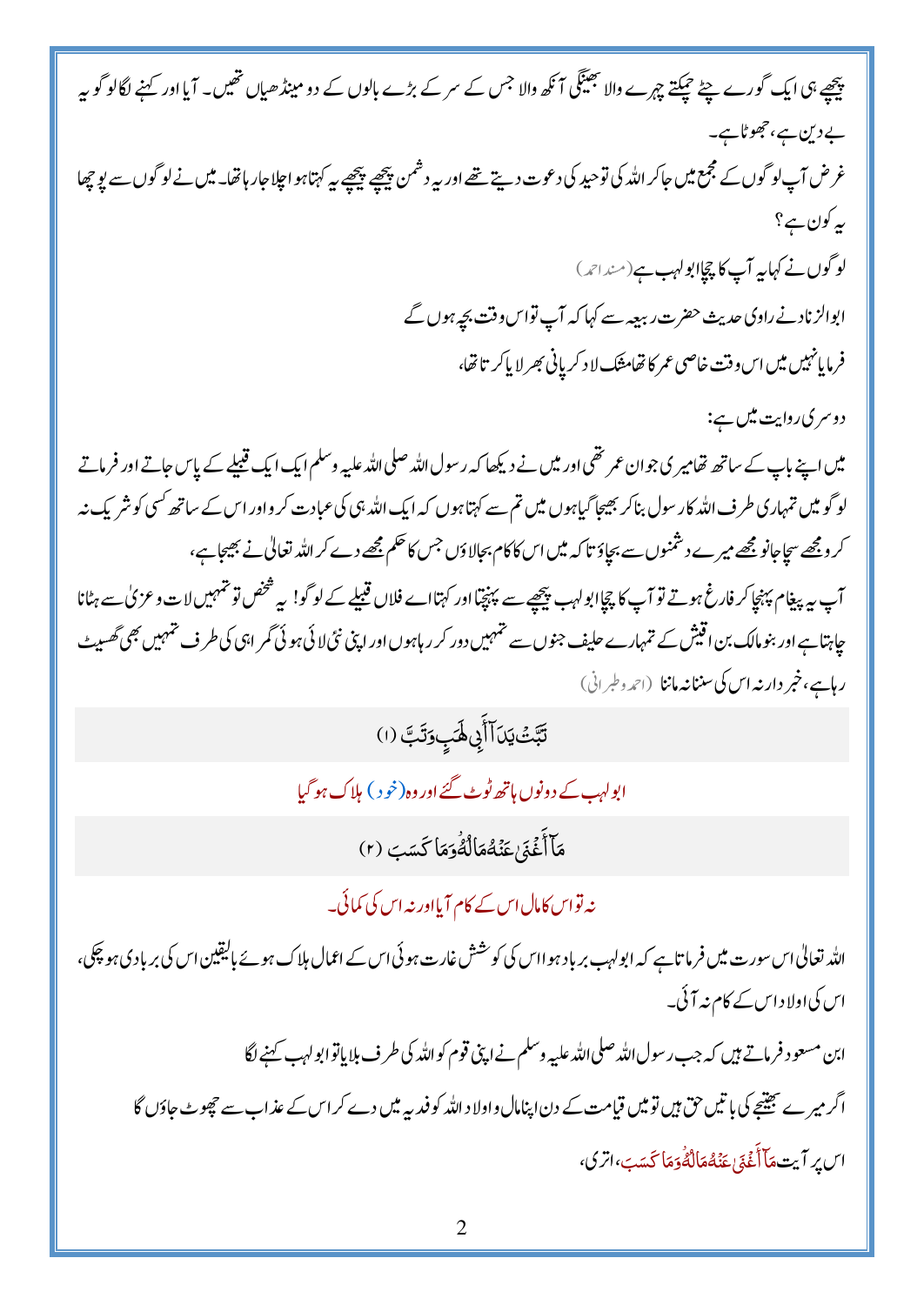سَيَصَٰلَىٰ نَارًاذَاتَ لَهَبِ (٣)

وہ عنقریب بھڑ پنے والی آگ میں جائے گا۔

فرمایا کہ بہ شعلے مارنے والی آگ میں جو سخت حلانے والی اور بہت تیز ہے داخل ہو گا،

وَأَمْرَأَتُهُ حَمَّالَةَأَلْحَطَبِ (٣)

اور اس کی بیوی بھی( جائے گی) جو لکڑیاں ڈھونے والی ہے

اور اس کی بیوی بھی جو قریش عور توں کی سر دار تھی اس کی کنیت ام جمیل تھی نام اروپٰ تھا، حرب بن امیہ کی لڑ کی تھی ابوسفیان کی بہن تھی اور اپنے خاوند کے کفر وعناد اور سرکشی و د شمنی میں ہیے بھی اس کے ساتھ تھی اسی لئے قیامت کے دن عذابوں میں بھی اسی کے ساتھ ہو گی، لکڑیاں اٹھااٹھاکر لائے گی اور جس آگ میں اس کاخاوند جل رہاہو گاڈالتی حائے گی اس کے گلے میں آگ کی رسی ہو گی اور جہنم کاابید ھن سمیٹتی رہے گی،

پہ معنی بھی کئے گئے ہیں کہ پچّالةَ اَلْحَطَبِ سے مر اداس کاغیب گوہو ناہے،امام ابن جریر اسی کو پسند کرتے ہیں، ابن عباسٌّ نے بہ مطلب بیان کیاہے کہ بہ جنگل سے خار دار لکڑیاں چن لاتی تھی اور نبی اکر م صلی اللہ علیہ وسلم کی راہ میں بچھادیا کرتی تھی، په بھی کہاگیاہے کہ چو نکہ بیرعورت نبی صلی اللہ علیہ وسلم کو فقیر کی کاطعنہ دیاکرتی تھی تواسے اس کالکڑیاں چینایاد دلایاگیا، لیکن صحیح قول پہلا ہی ہے،واللہ اعلم۔

سعید بن مسیب رحمتہ اللہ علیہ فرماتے ہیں کہ اس کے پاس ایک نفیس ہار تھا کہتی تھی کہ اسے میں فروخت کرکے محمہ (صلى الله عليه وسلم) کی مخالفت میں خرچ کر وں گی تو یہاں فر مایا گیا کہ اس کے بدلے اس کے گلے میں آگ کاطوق ڈالا جائے گا۔

> في جِيلِهَاحَبُلٌّ مِّن مَّسَلٍ (٥) اس کی گر دن **میں پ**وست تھجور کی بٹی ہو ئی رسی ہو گی۔

> > ہ<br>ملک کے معنی تھجور کی رسی کے <del>ہ</del>یں۔ حضرت عروہ فرماتے ہیں یہ جہنم کی زنجیرہے جس کی ایک ایک کڑی ستر ستر گز کی ہے۔ ثوری فرماتے ہیں ہے جہنم کاطوق ہے جس کی لمبائی ستر ہاتھ ہے۔ جوہری فرماتے ہیں یہ اونٹ کی کھال کی اور اونٹ کے بالوں کی بنائی جاتی ہے۔ محاہد فرماتے ہیں یعنی لوہے کاطوق۔ حضرت ام المومنين حضرت عائشه صديقه رضي الله تعالى عنهاكابيان ہے: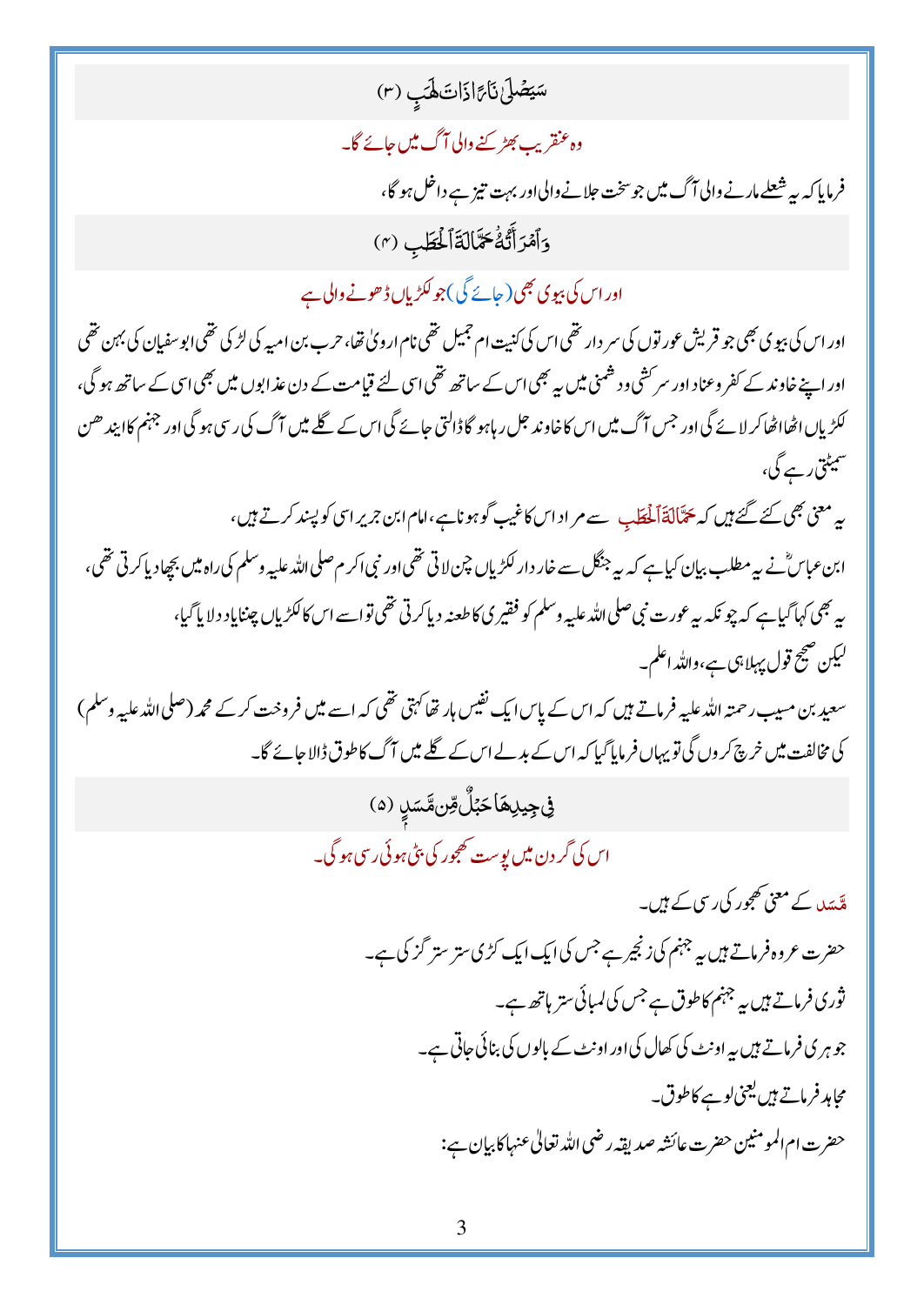ہم مذمم کے منکر ہیں،اس کے دین کے دشمن ہیں اور اس کے نافرمان ہیں۔

اس وقت رسول الله صلى الله عليه وسلم َىعىته الله ميں بیٹھے ہوئے تھے، آپ کے ساتھ میر ے والد حضرت ابو بکر صد لق رضي الله تعالىٰ عنه بھی <u>تھ</u>ے صدیق اکبر نے اسے اس حالت میں دیکھ کر حضور صلی اللہ علیہ وسلم سے عرض کیا کہ پار سول اللہ صلی اللہ علیہ وسلم پہ آر ہی ہے ابسانہ ہو آپ کو دیکھ لے،

آپ سَلَّا اُنْہَنَّکَم نے فرمایا:

صدیق بے غم رہو ہے مجھے نہیں دیکھ سکتی، پھر آپ نے قر آن کر یم کی تلاوت شر وع کر دی تا کہ اس سے نچ جائیں، خود قر آن فرماتاہے

وَإِذَا قَرَأَتَ الْقُرِءَانَ جَعَلْنَا بَيْنَكَ وَبَيْنَ الَّذِينَ لاَ يُؤْمِنُونَ بِالاَّخِرَ وَجِجَابًا مَّسْتُو رًا (٢٠٤٠/٥)

جب تو قر آن پڑھتاہے توہم تیرے اور ایمان نہ لانے والوں کے در میان پوشیدہ پر دے ڈال دیتے ہیں۔

بہ ڈائن آکر حضرت ابو <del>ب</del>کر کے پاس کھڑی ہوگئی کہ حضور صلی اللہ علیہ وسلم بھی حضرت صدیق اکبر کے پاس ہی بالکل ظاہر بیٹھے ہوئے تھے لیکن قدر تی حجابوں نے اس کی آنکھوں پر پر دہڈال دیاوہ حضور صلی اللہ علیہ وسلم کو نہ دیکھ سکی۔

اس نے حضرت ابو کبر صدیق رضی اللہ تعالیٰ عنہ سے کہا کہ تیرے ساتھی نے میر ی ہجو کی ہے توحضرت ابو کبر رضی اللہ تعالیٰ عنہ نے فرمایا نہیں نہیں رب البیت کی قسم حضور صلی اللہ علیہ وسلم نے تیر کی کوئی ہجو نہیں کی توپہ کہتی ہوئی لوٹ گئی کہ قریش جانتے ہیں کہ میں ان کے سر دار کی بٹی ہوں (ابن ابی عاتم)

ا یک مر تبہ ہیہ اپنی کمبی چادر اوڑھے طواف کر رہی تھی پیر چادر میں الجھ گیااور پھسل پڑی تو کہنے لگی مذ مم غارت ہو۔ ام حکیم بنت عبد الطلب نے کہامیں توپاک دامن عورت ہوں اپنی زبان نہیں لِگاڑوں گی اور دوست پسند ہوں پس داغ نہ لگاؤں گی اور ہم سارے ایک ہی دادا کی اولا د میں سے ہیں اور قریش ہی زیادہ جاننے والے ہیں۔

بزار میں ہے:

اس نے حضرت ابو کمر صدیق رضی اللہ تعالیٰ عنہ سے کہا کہ تیرے ساتھی نے میر ی ہجو کی ہے توحضرت صدیق نے قشم کھاکر جواب دیا کہ نہ تو آپ شعر گوئی جانتے ہیں نہ کبھی آپ نے شعر کیے، اس کے جانے کے بعد حضرت صدیقؓ نے حضور صلی اللہ علیہ وسلم سے دریافت کیا کہ پار سول اللہ صلی اللہ علیہ وسلم کیااس نے آپ کو دیکھانہیں؟ آپ نے فرمایافر شتہ آڑ بن کر کھڑ اہواتھاجب تک وہ داپس چلی نہ گئی،